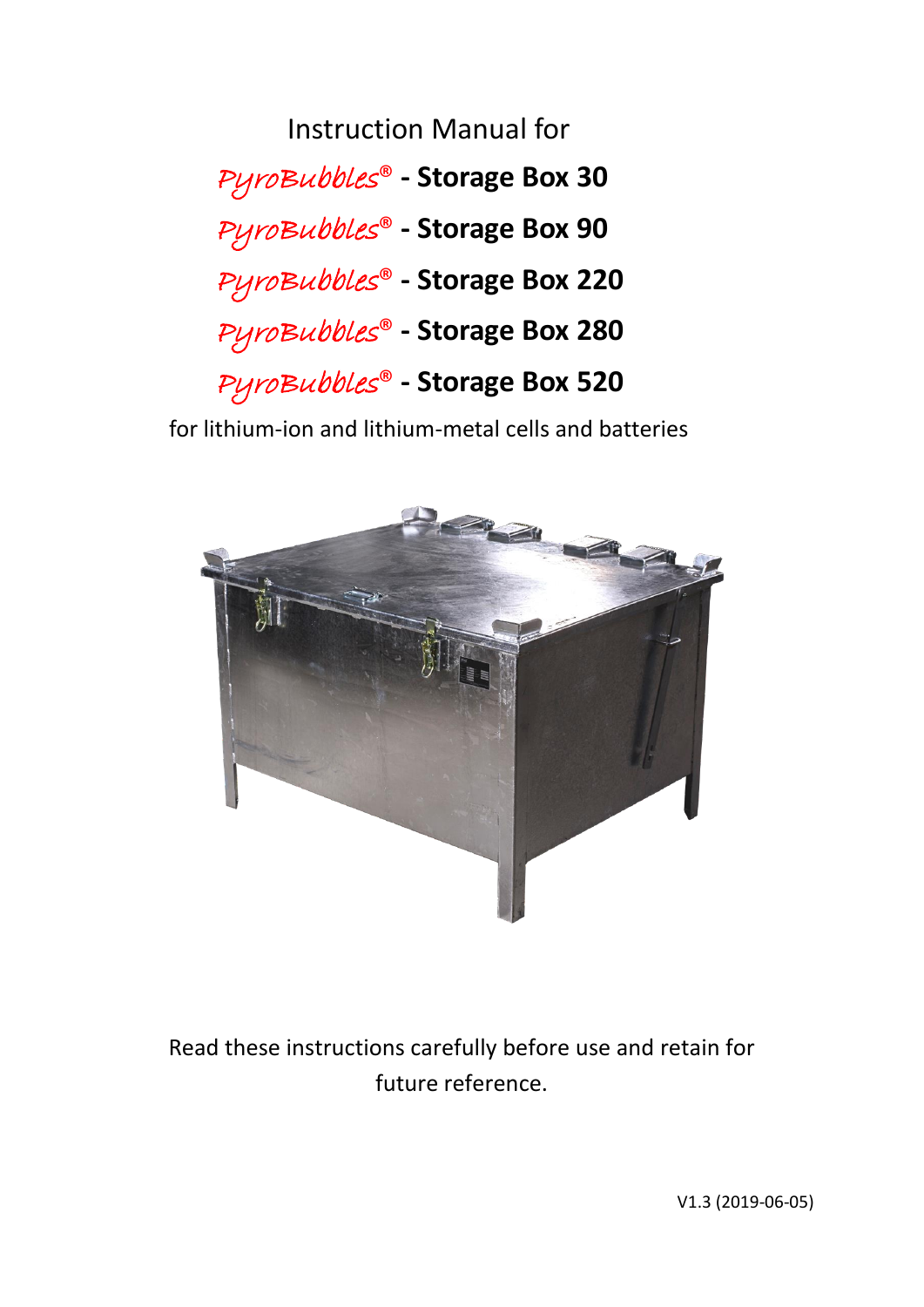

# **Contents**

| $\mathbf{1}$   |       |  |  |  |  |  |  |
|----------------|-------|--|--|--|--|--|--|
| 1.1            |       |  |  |  |  |  |  |
| 1.2            |       |  |  |  |  |  |  |
| $\overline{2}$ |       |  |  |  |  |  |  |
| 2.1            |       |  |  |  |  |  |  |
| 2.2            |       |  |  |  |  |  |  |
| 2.3            |       |  |  |  |  |  |  |
| 3              |       |  |  |  |  |  |  |
| 3.1            |       |  |  |  |  |  |  |
|                | 3.1.1 |  |  |  |  |  |  |
|                | 3.1.2 |  |  |  |  |  |  |
|                | 3.1.3 |  |  |  |  |  |  |
| 3.2            |       |  |  |  |  |  |  |
|                | 3.2.1 |  |  |  |  |  |  |
|                | 3.2.2 |  |  |  |  |  |  |
| 3.3            |       |  |  |  |  |  |  |
|                | 3.3.1 |  |  |  |  |  |  |
|                | 3.3.2 |  |  |  |  |  |  |
| 3.4            |       |  |  |  |  |  |  |
|                | 3.4.1 |  |  |  |  |  |  |
|                | 3.4.2 |  |  |  |  |  |  |
| $\overline{4}$ |       |  |  |  |  |  |  |
| 4.1            |       |  |  |  |  |  |  |
|                | 4.1.1 |  |  |  |  |  |  |
|                | 4.1.2 |  |  |  |  |  |  |
| 4.2            |       |  |  |  |  |  |  |
| 5              |       |  |  |  |  |  |  |
| 6              |       |  |  |  |  |  |  |
| 7              |       |  |  |  |  |  |  |
| 8              |       |  |  |  |  |  |  |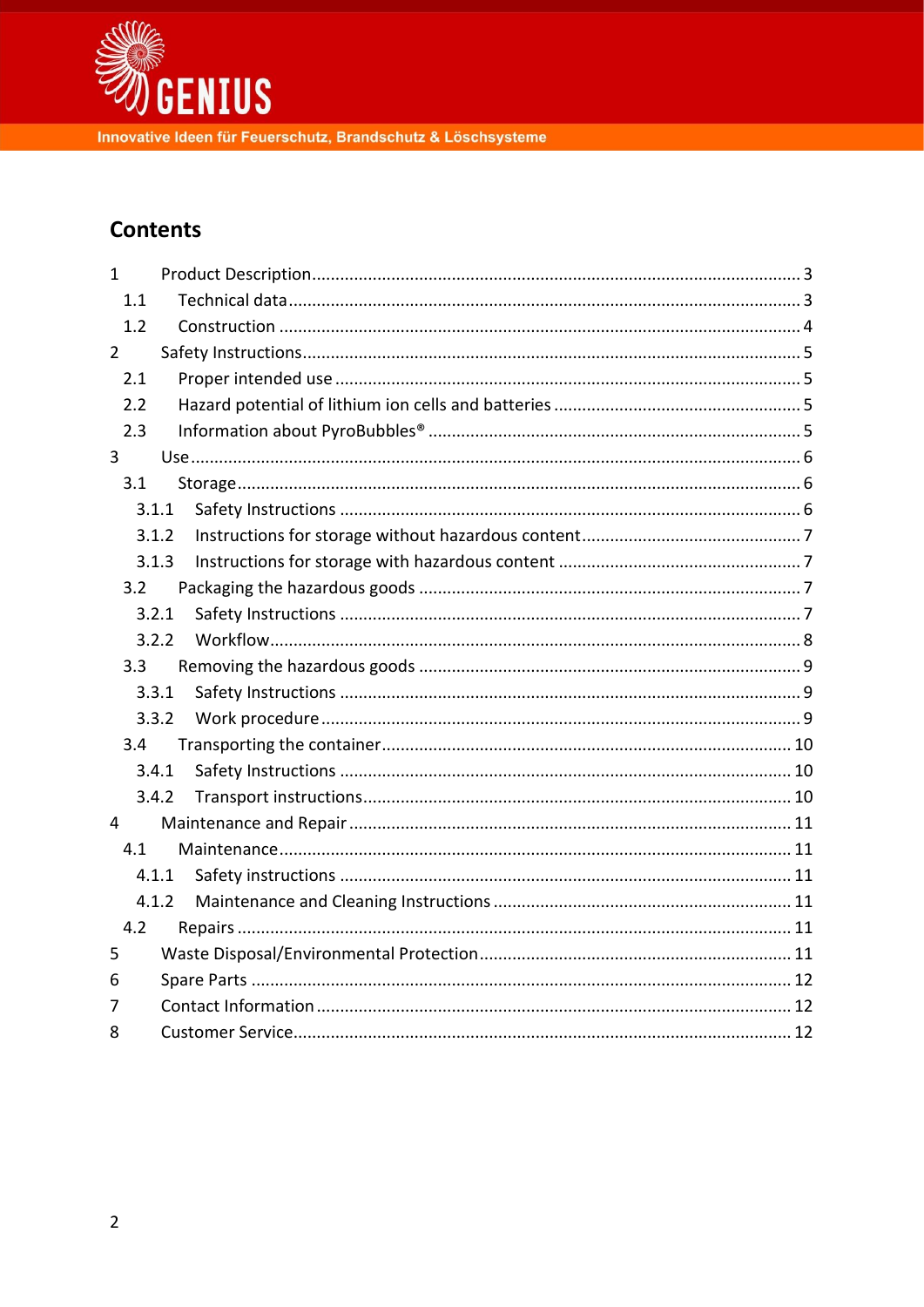

# <span id="page-2-0"></span>**1 Product Description**

# <span id="page-2-1"></span>**1.1 Technical data**

|                                                                                         | <b>Storage Box</b><br>30                                     | <b>Storage Box</b><br>90 | <b>Storage Box</b><br>220 | <b>Storage Box</b><br>280 | <b>Storage Box</b><br>520 |  |
|-----------------------------------------------------------------------------------------|--------------------------------------------------------------|--------------------------|---------------------------|---------------------------|---------------------------|--|
| <b>Article Number</b>                                                                   | 2306                                                         | 2307                     | 2308                      | 2309                      | 2310                      |  |
| External<br>dimensions of<br>container in mm<br>$(L \times W \times H)$                 | 600 x 400<br>x 800                                           | 800 x 600<br>x 800       | 1200 x 800<br>x 800       | 1200 x 1000<br>x 800      | 1665 x 1480<br>x 910      |  |
| Internal<br>dimensions of<br>container in mm<br>$(L \times W \times H)$                 | 363 x 213<br>x 395                                           | 563 x 413<br>x 395       | 1013 x 563<br>x 395       | 1013 x 743<br>x 373       | 1245 x 1045<br>x 400      |  |
| Ground clear-<br>ance in mm                                                             |                                                              | 120                      |                           |                           |                           |  |
| Content of inner<br>containers in L                                                     | 30                                                           | 90                       | 220                       | 280                       | 520                       |  |
| Load capacity in<br>kg                                                                  | 100                                                          | 200                      | 400                       | 400                       | 400                       |  |
| Net weight in kg<br>(including<br>PyroBubbles <sup>®</sup> )<br>Painted/galva-<br>nized | 71/86                                                        | 115 / 122                | 196 / 206                 | 234 / 247                 | 300 / 315                 |  |
| Stackable                                                                               |                                                              | no                       |                           |                           |                           |  |
| Outer container                                                                         | Steel                                                        |                          |                           |                           |                           |  |
| Inner container                                                                         | Steel                                                        |                          |                           |                           |                           |  |
| Filler material                                                                         | PyroBubbles <sup>®</sup> bulk<br>PyroBubbles® PE filler pads |                          |                           |                           |                           |  |
| PyroBubbles <sup>®</sup><br>weight in kg $(\pm$<br>10%)                                 | 15                                                           | 29                       | 56                        | 72                        | 220                       |  |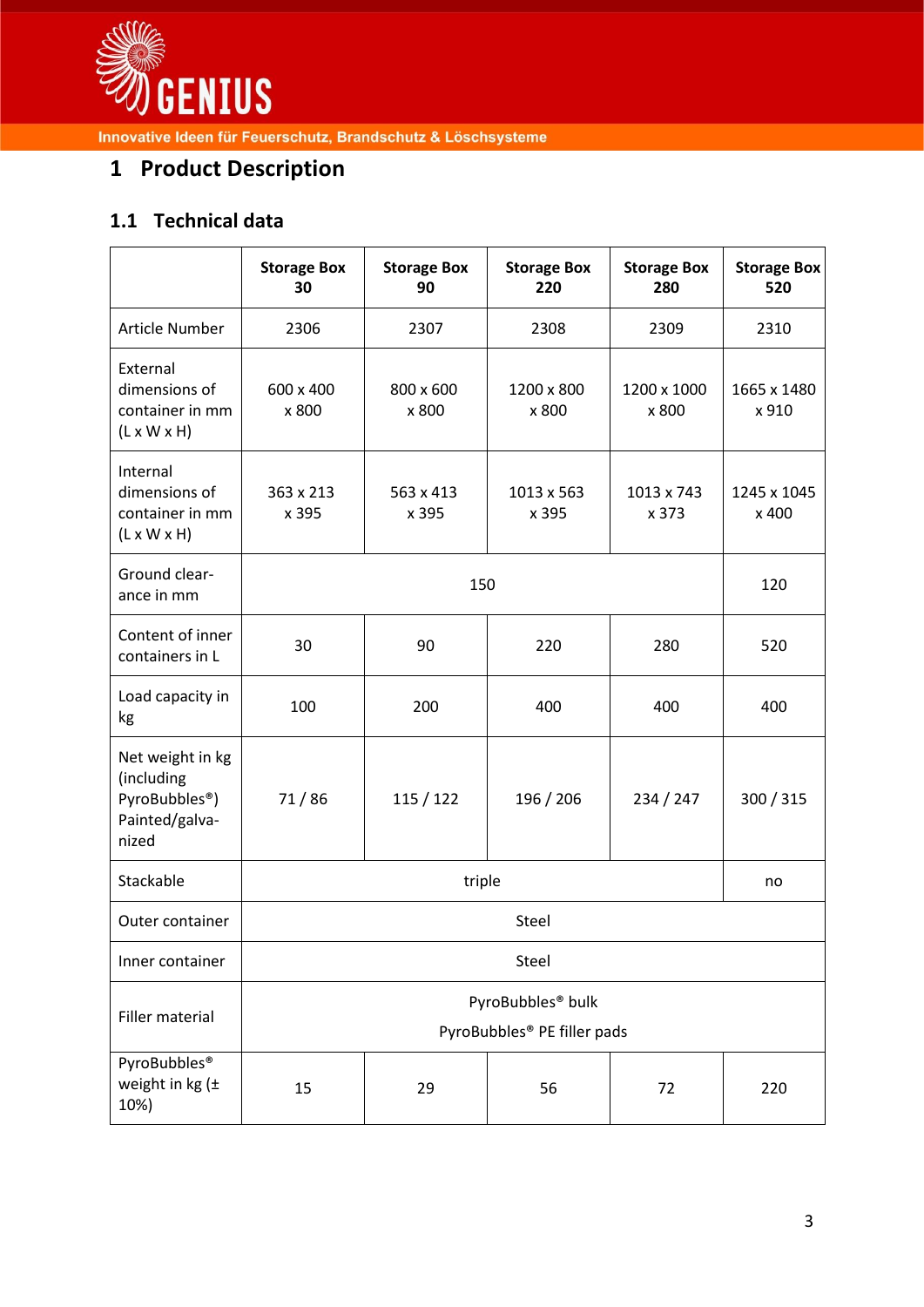

# <span id="page-3-0"></span>**1.2 Construction**



Fig. 1: Storage Box 220 in opened state (as an example)

- 1 Outer container
- 2 Inner container
- 3 Cover with PyroBubbles® PE filler pads
- 4 Stacking corner
- 5 Interspace with PyroBubbles® fill
- 6 Toggle catch (lockable)
- 7 lifting grip
- 8 Helical torsion spring (not at Storage Box 520)
- 9 Lid support (only for Storage Boxes 220, 280 and 520)
- 10 Bracket for lid support (only for Storage Boxes 220, 280 and 520)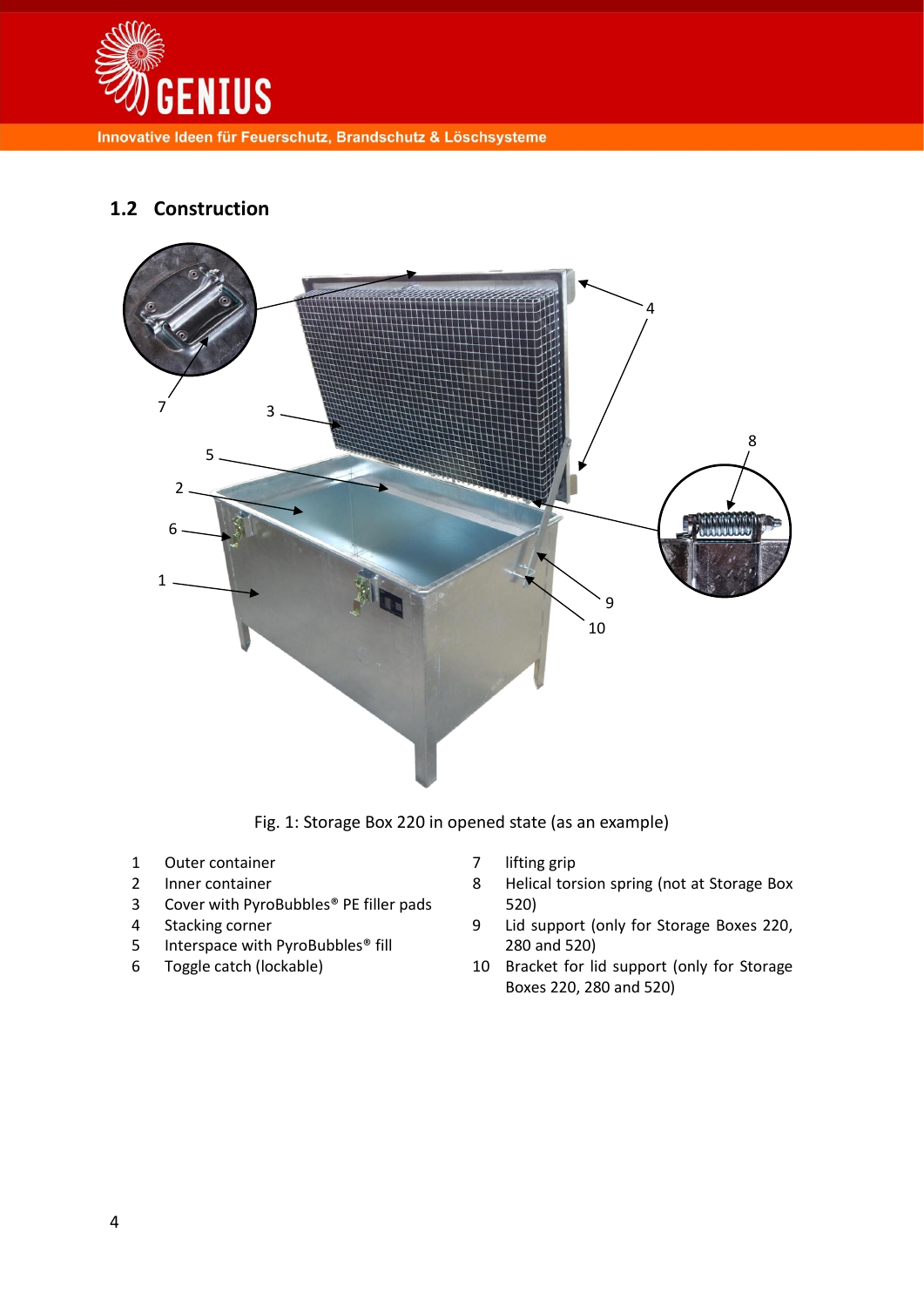

# <span id="page-4-0"></span>**2 Safety Instructions**

## <span id="page-4-1"></span>**2.1 Proper intended use**

The storage container is used for storing lithium-ion and lithium-metal cells and batteries. The storage container shall be used only in an undamaged and unmodified condition. The integrity of the storage container shall be checked before each use.

## <span id="page-4-2"></span>**2.2 Hazard potential of lithium ion cells and batteries**

With today's manufacturing standards, it can be assumed that lithium-ion cells and batteries, when properly used and handled, are safe. However, damage can lead to an irreversible, destructive reaction, a so-called thermal runaway. Such damage could be, for example:

- mechanical damage
- heat stress
- overcharging
- outer short circuit
- total discharge
- ageing (dendrite formation)

Such damage can cause the cell to heat up, resulting in a decomposition reaction of cell components. This decomposition reaction in turn leads to further heating, which then causes the decomposition process to accelerate in an uncontrolled manner. In combination with the high temperatures of the cell, the large quantities of toxic and flammable gases formed can lead to severe fire events. This intense release of heat can consequently cause thermal runaway in the adjacent cells, so that under certain circumstances the entire battery reacts.

The escaping gases include carbon monoxide (CO), hydrogen  $(H_2)$ , carbon dioxide (CO<sub>2</sub>) and oxygen  $(O_2)$ . It is also possible that hydrogen fluoride (HF) escapes, which can react with the air humidity to form hydrofluoric acid. If the escaping reaction gas does not ignite, it can mix with the air oxygen to form an explosive atmosphere.

Due to the high hazard potential ensuing from damage that may not always be visible from the outside, we recommend that batteries with unknown condition should always be stored in corresponding safety containers.

## <span id="page-4-3"></span>**2.3 Information about PyroBubbles®**

PyroBubbles® are multi-cellular hollow glass spheres, which are not hazardous in their solid form (delivery condition). Continuous contact with high concentrations of respirable dust can impair lung functioning. The general dust limits of 1.25 mg/m<sup>3</sup> for respirable (A dust) and 10 mg/m<sup>3</sup> for inhalable (I dust) fractions must be observed. An individual time-weighted average must not exceed the value of 3 mg/m<sup>3</sup> for the A-dust fraction.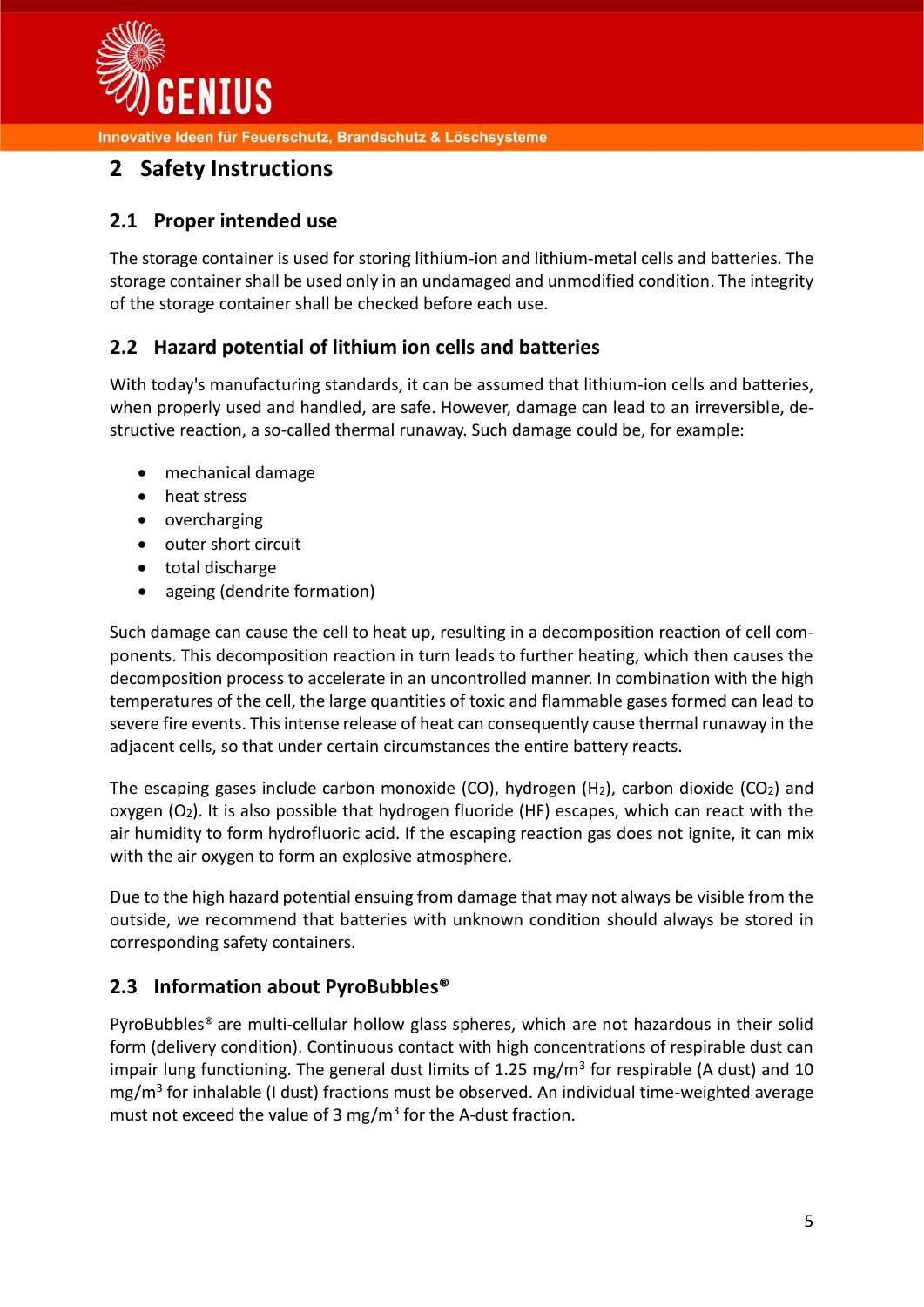

For details, refer to TRGS 900 (or respective nationally applicable technical rules for hazardous substances). If the dust concentration at the place of work exceeds the specified occupational exposure limit values, approved and suitable respiratory protection must be used (filter type P2).

It is recommended to wear eye protection in the case of dust formation, and to wear gloves in the case of skin contact.

PyroBubbles® that no longer correspond to their condition at the time of delivery, must be disposed of in accordance with the disposal instructions (see section [5\)](#page-10-4) and shall not be used further, because they no longer meet the requirements with respect to sorption capacity and thermal insulation.

# <span id="page-5-0"></span>**3 Use**

## **Caution**

Before each use, check the integrity of the storage container and the filler material.

### <span id="page-5-1"></span>**3.1 Storage**

#### <span id="page-5-2"></span>**3.1.1 Safety Instructions**



## **Danger**

Danger of poisoning due to toxic, partially odourless gases **Injuries ranging from severe to fatal** In the event that the cells or batteries suffer a thermal runaway, leave the hazardous area as quickly as possible.



## **Danger**

Danger of explosion due to explosive gases **Injuries ranging from severe to fatal**

In the event that the cells or batteries suffer a thermal runaway, avoid ignition sources. If possible, provide sufficient ventilation.



#### **Warning**

Risk of injury from falling parts **Injuries ranging from severe to fatal**

When moving storage containers, do so only with suitable forklifts / pallet trucks and using the designated lifting points. No person must be allowed to linger within the working area of the forklift / lift truck.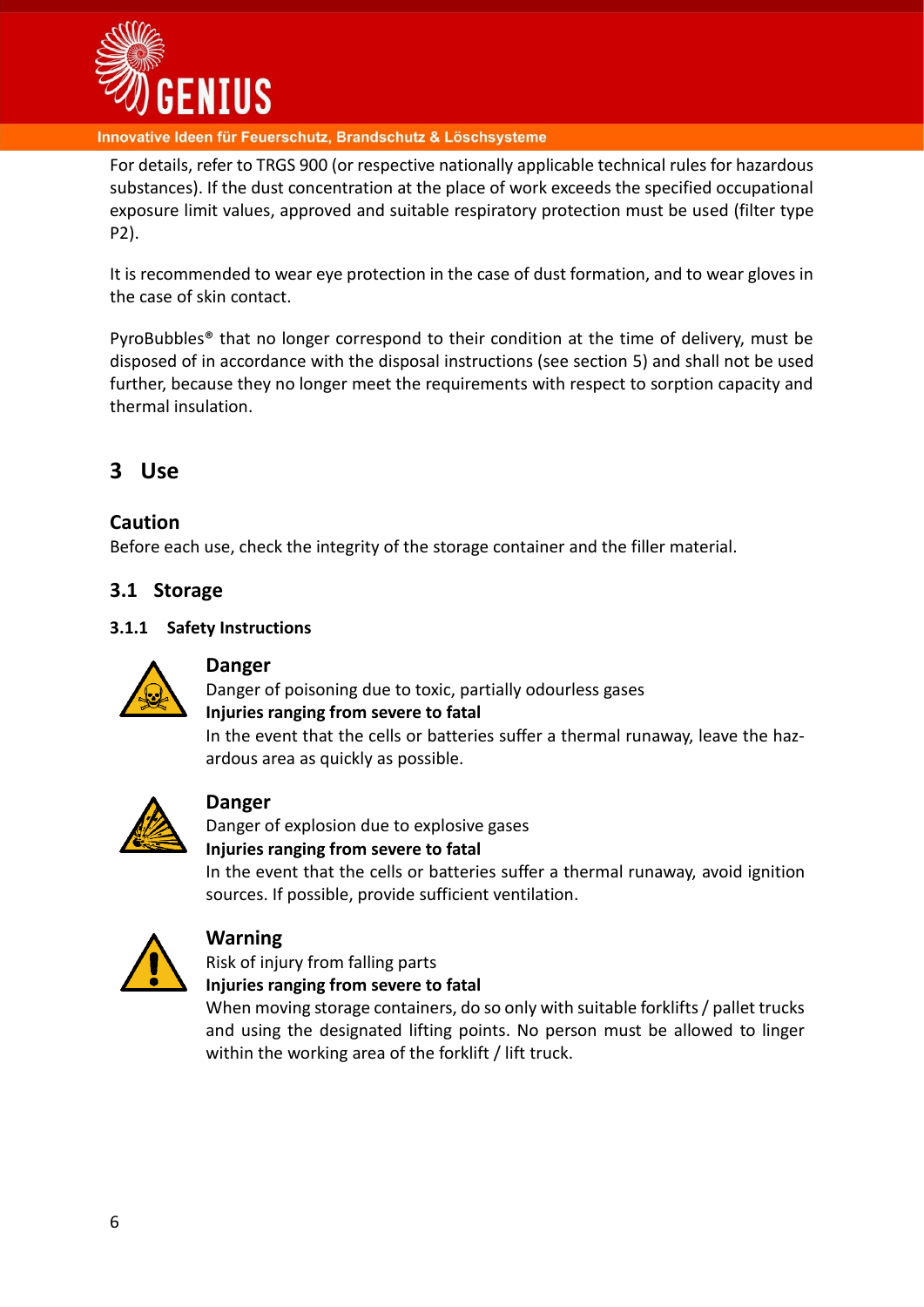

#### <span id="page-6-0"></span>**3.1.2 Instructions for storage without hazardous content**

PyroBubbles® must be stored in a dry location.

The storage containers should be set up on a flat surface, under a canopy.

#### <span id="page-6-1"></span>**3.1.3 Instructions for storage with hazardous content**

When storing cells and batteries, the lid of the storage container must be kept free, so that any reaction gases that may occur can escape freely and there is no pressure build-up inside the storage container.

## <span id="page-6-2"></span>**3.2 Packaging the hazardous goods**

#### <span id="page-6-3"></span>**3.2.1 Safety Instructions**



#### **Danger**

Risk of poisoning due to toxic substances escaping from cells or batteries **Injuries ranging from severe to fatal**

Wear protective equipment suitable for the respective hazmat.



## **Warning**

Hazards due to electric voltage



Cover the terminals of the battery with electrically insulating materials. Wear adequate electrically insulating protective equipment.



#### **Caution**

container.

Risk of pinching between the lid and container **Slight injuries to fingers and hands** Wear work gloves. Do not insert your fingers or hands between the lid and the

#### **Caution**

To prevent a short circuit via the inner container, cover the contacts on the batteries with electrically insulating materials.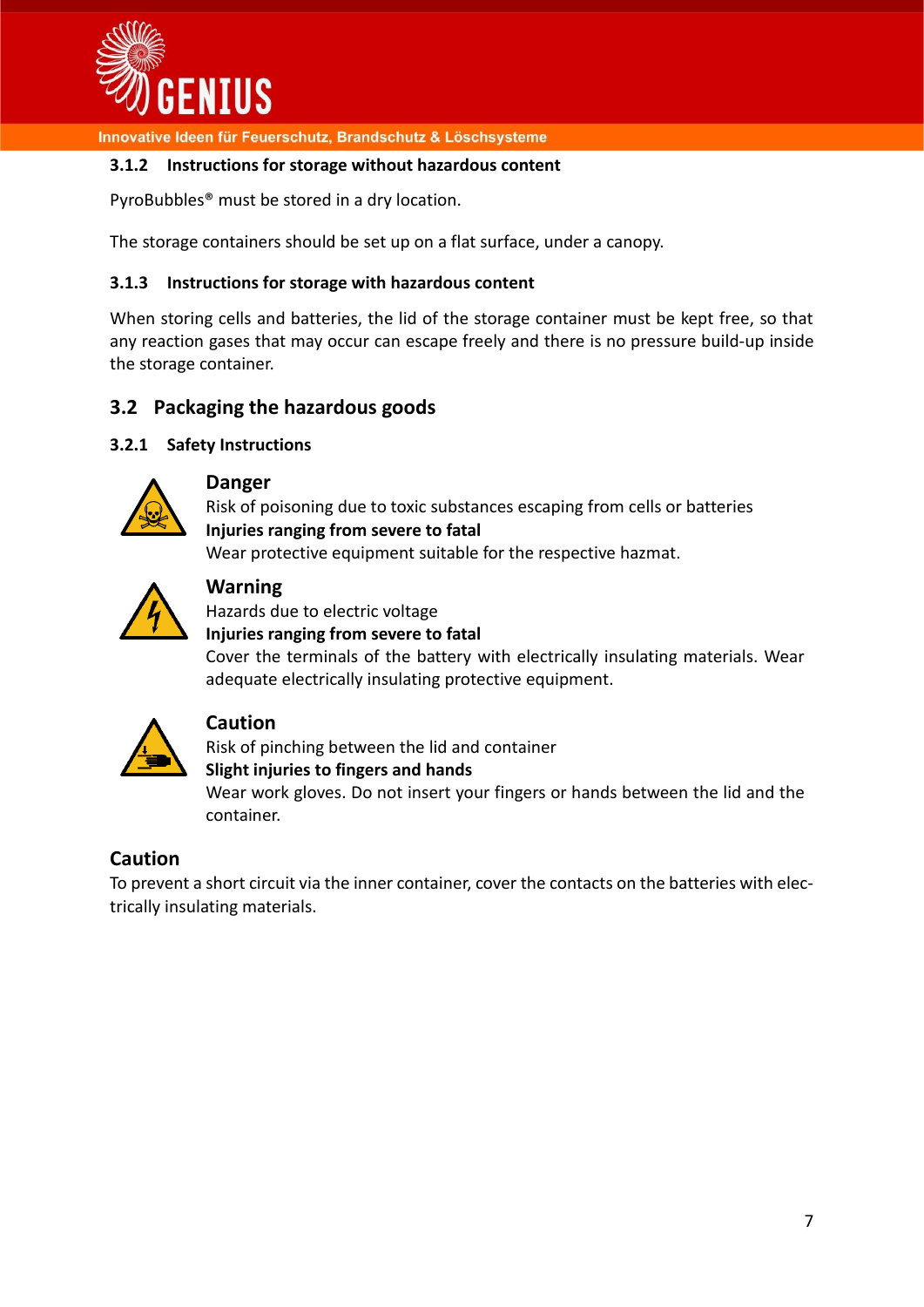

#### <span id="page-7-0"></span>**3.2.2 Workflow**

- 1. The lid of the storage container is delivered from the factory with at least one of the toggle catches (6) locked. Pull this toggle catch upwards and remove the screw hooks from the lid.
- 2. Model Storage Box 30 280: using the lifting grip (7), open the cover.

Model Storage Box 520: using suitable lifting devices and the lifting grip (7), open the cover.

- 3. Model Storage Box 220, 280 and 520: hold the lid with one hand and snap the lid support (9) into the bracket (10).
- 4. The lid remains standing in its open state.
- 5. Place the hazardous substance into the inner container. Optional: Fill all cavities in the inner container with PE filler pads.

#### **Caution**

The hazardous substance placed into the container must not protrude beyond the edge of the inner container.

- 6. Model Storage Box 220, 280 and 520: firmly hold the lid with and remove the lid support (9) from the bracket (10).
- 7. Model Storage Box 30 280: Close the lid using the lifting grip (7), place the screw hook of the toggle catch (6) over the edge of the cover and then tighten the catch.
- 8. Model Storage Box 520: Close the lid using suitable lifting devices and the lifting grip (7), place the screw hook of the toggle catch (6) over the edge of the cover and then tighten the catch.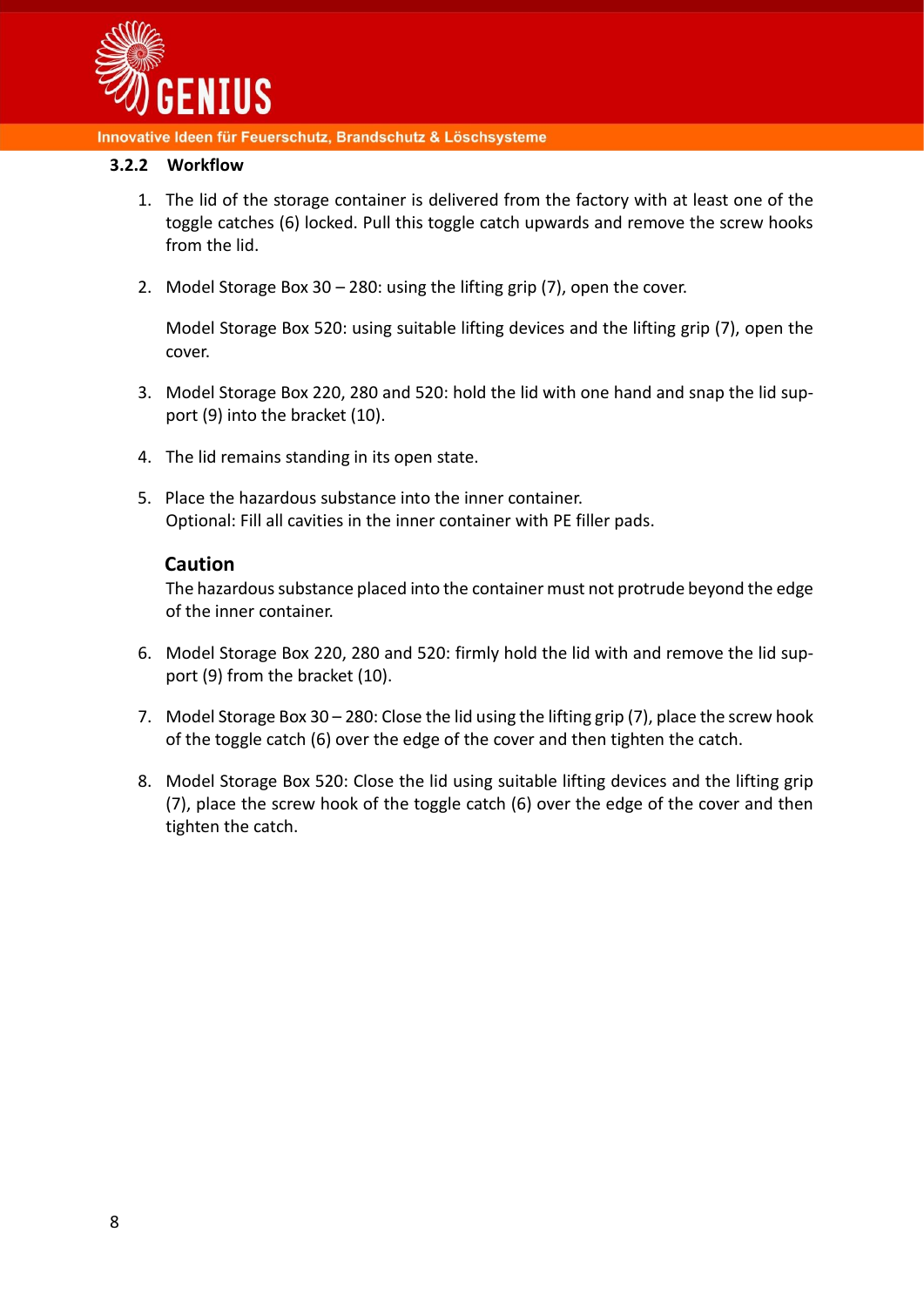

## <span id="page-8-0"></span>**3.3 Removing the hazardous goods**

#### <span id="page-8-1"></span>**3.3.1 Safety Instructions**

If the storage container shows any signs of deposits, discolouration or a piercing smell, you must assume that the electrolytes have leaked or there has been a thermal runaway in the battery.



#### **Danger**

Danger of poisoning due to toxic, partially odourless gases and toxic substances **Injuries ranging from severe to fatal**

In the event of electrolyte leaking from the cells or batteries, or a thermal runaway, the storage container must be opened only by personnel wearing protective equipment appropriate to the type of hazardous substance involved.



### **Danger**

Danger of poisoning by inhalation of contaminated dust

#### **Injuries ranging from severe to fatal**

In the event of electrolyte leaking from the cells or batteries, or a thermal runaway, the storage container must be opened only by personnel wearing protective equipment appropriate to the type of hazardous substance involved.



### **Warning**

Danger of explosion due to explosive gases **Injuries ranging from severe to fatal**

In the event that the cells or batteries suffer a thermal runaway, avoid ignition sources. If possible, provide sufficient ventilation.



#### **Warning**

Hazards due to electric voltage **Injuries ranging from severe to fatal**

Cover the terminals of the battery with electrically insulating materials. Wear adequate electrically insulating protective equipment.

#### <span id="page-8-2"></span>**3.3.2 Work procedure**

- 1. Open the storage container (see section [3.2\)](#page-6-2).
- 2. Optional: Remove the PE filler pads until the battery is visible.
- 3. Remove the battery. The inner container must remain in the outer container.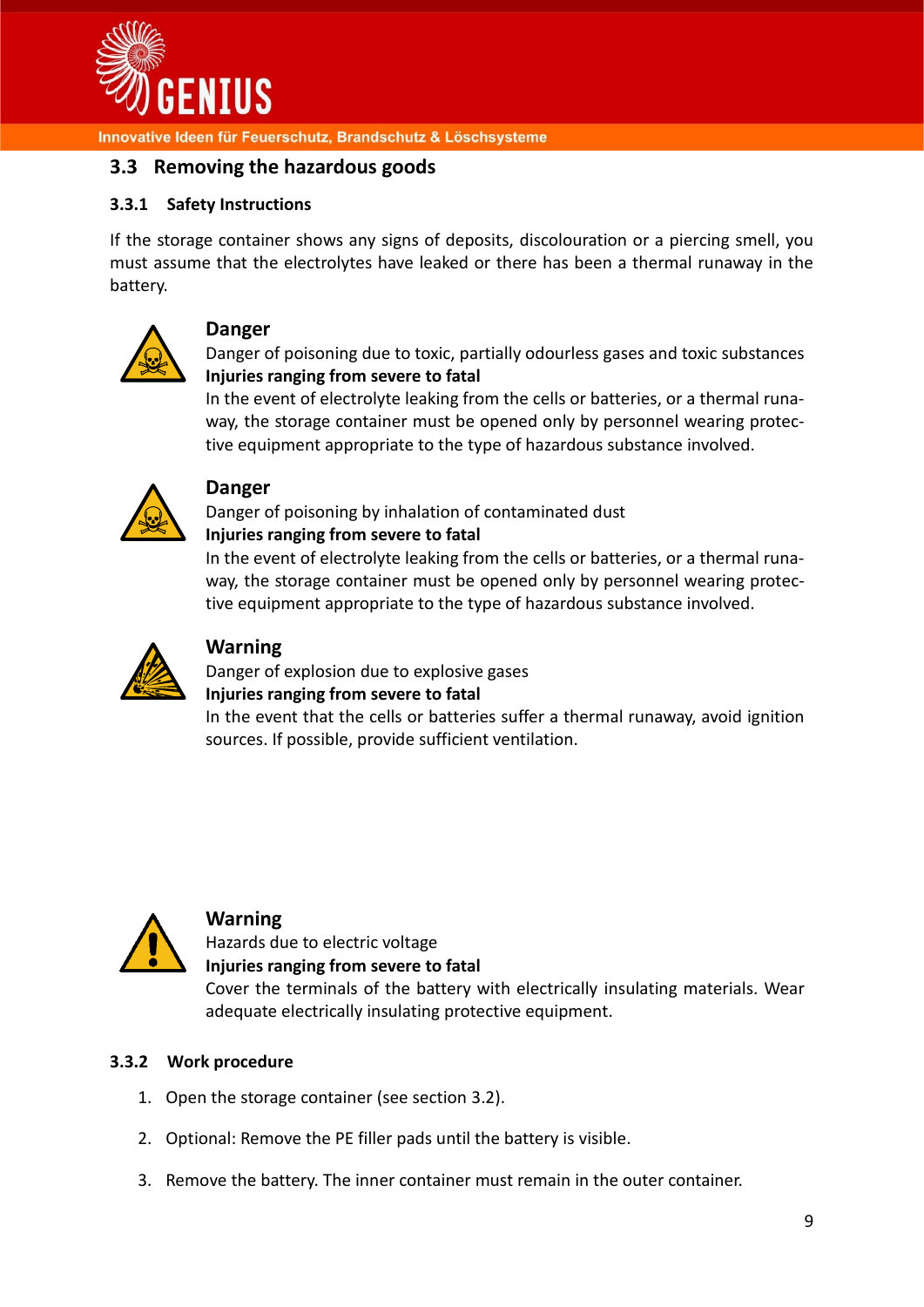

#### <span id="page-9-0"></span>**3.4 Transporting the container**

#### <span id="page-9-1"></span>**3.4.1 Safety Instructions**



#### **Warning**

Risk of injury from falling parts **Injuries ranging from severe to fatal**

When moving storage containers, use only suitable lifting gear acting at the designated lifting points. No person must be allowed to linger within the working area of the lifting gear.

#### <span id="page-9-2"></span>**3.4.2 Transport instructions**

Make sure that the storage containers are properly closed by means of the toggle catches.

To increase static friction, non-slip mats must be placed beneath the feet of the storage container. The load is secured by lashing it down with tie-down straps, which are strapped across the lid.

#### **Caution**

<span id="page-9-3"></span>The storage container is not suitable for transporting lithium-ion batteries in the sense of transport for dangerous goods.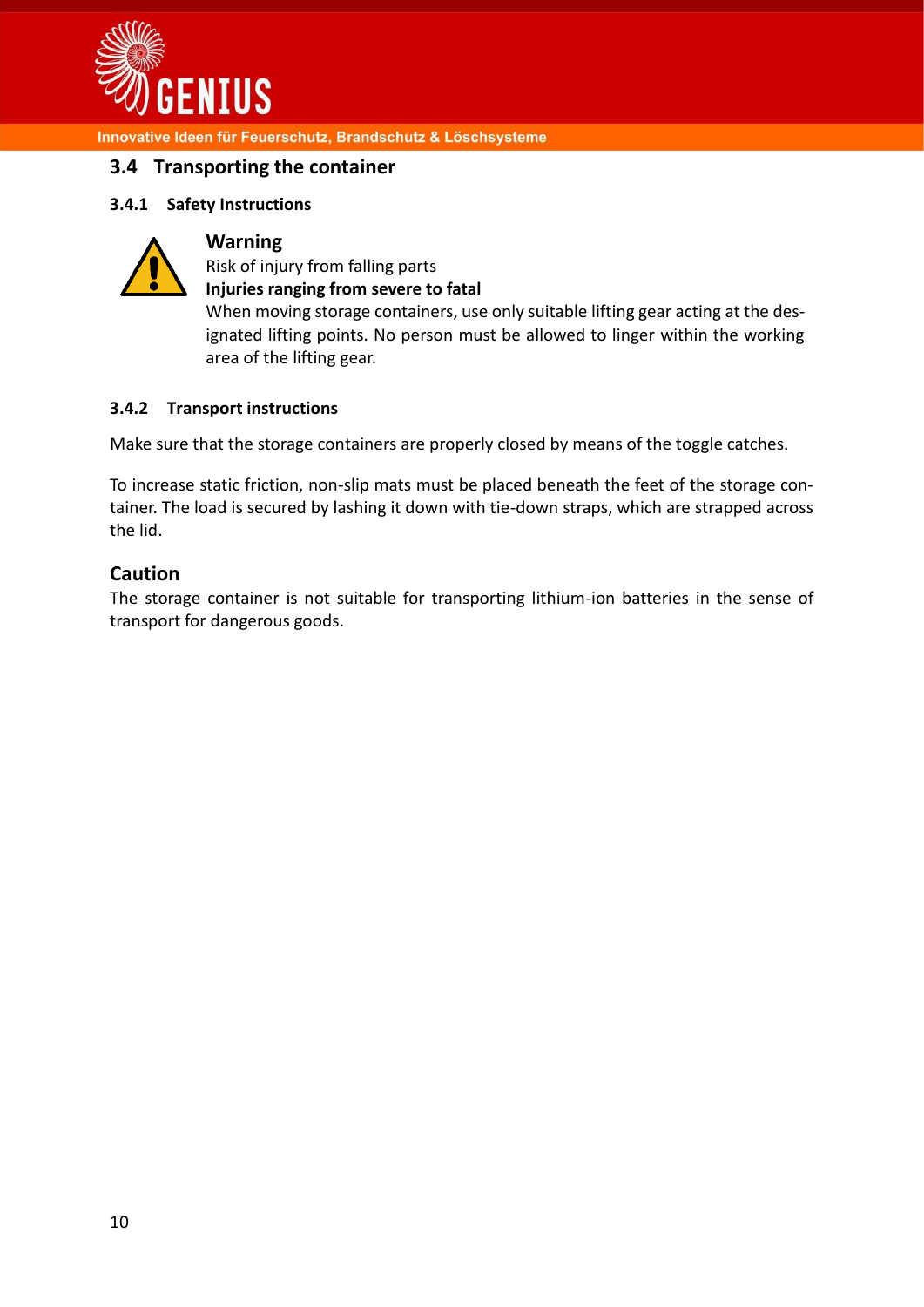

# **4 Maintenance and Repair**

## <span id="page-10-0"></span>**4.1 Maintenance**

### <span id="page-10-1"></span>**4.1.1 Safety instructions**



#### **Warning**

Risk of poisoning due to toxic substances that have escaped from cells and batteries

#### **Injuries ranging from severe to fatal**

Wear protective equipment suitable for the respective hazardous substance.

#### <span id="page-10-2"></span>**4.1.2 Maintenance and Cleaning Instructions**

Contamination by substances leaking from the cells or batteries on to the storage containers must be removed. For this purpose, use only cleaning materials that do not attack the material of the storage container (steel) or the sealing rubber (chloroprene rubber).

PyroBubbles® can generally be reused, provided that they show no visual changes and the granules are odour-neutral. Damaged PE filler pads must be replaced.

## <span id="page-10-3"></span>**4.2 Repairs**

Do not continue using damaged storage containers. Repairs shall be made exclusively by specialists authorized by the manufacturer.

# <span id="page-10-4"></span>**5 Waste Disposal/Environmental Protection**

The materials used in manufacturing the storage container are recyclable and can be recycled through commonly available recycling programs.

Uncontaminated PyroBubbles® can be forwarded to a construction-material recycling process.



#### **Danger**

Danger of poisoning by inhalation of contaminated dust **Injuries ranging from severe to fatal** Wear protective equipment suitable for the respective contamination.

Contaminated PyroBubbles® must be properly disposed of in accordance with the applicable national regulations and in accordance with their respective contamination.